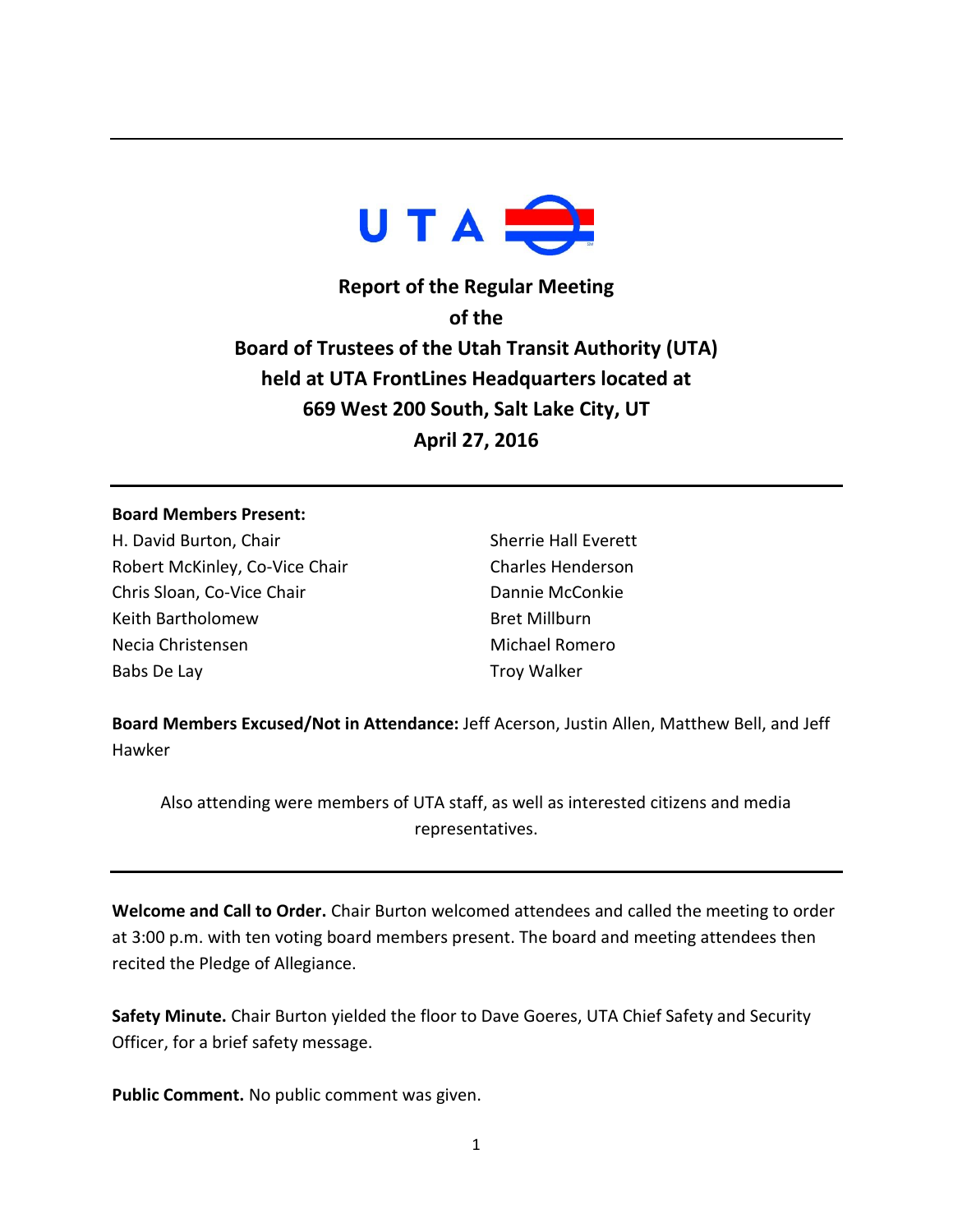Trustee Millburn joined the meeting at 3:07 p.m.

**Closed Session.** Chair Burton indicated there were matters to be discussed in closed session relative to pending litigation, collective bargaining, and personnel. A motion to move into closed session was made by Trustee Walker and seconded by Trustee Henderson. The motion carried by unanimous consent with eleven aye votes and the board moved into closed session at 3:07 p.m.

**Open Session.** A motion to return to open session was made by Trustee De Lay and seconded by Trustee Romero. The motion carried by unanimous consent and the board returned to open session at 3:22 p.m.

**Action Taken Regarding Matters Discussed in Closed Session.** No action was taken regarding matters discussed in closed session.

**Informational Items.** Jerry Benson, UTA Interim President/CEO, delivered a presentation on UTA's 2015 performance.

## **Resolutions.**

**R2016-04-01: 2015 Performance Recommendation.** Mr. Benson explained a table outlining the performance weighting and a proposed percentage of achievement on the 2015 board goals for the agency. A motion to approve the resolution with 61.1% as the achievement rate and \$647,012 as the financial commitment was made by Trustee Henderson and seconded by Trustee Millburn. Trustee Bartholomew expressed his support for the performance incentive program and commended staff for their work in 2015. The motion carried by unanimous consent.

Trustee Bartholomew left the meeting at 4:14 p.m.

**R2016-04-02: Vehicle Lease Parameters.** Richard Swenson, UTA Manager of Financial Services, summarized the resolution which authorizes UTA to finance five ski buses, 33 paratransit vans, and 115 rideshare vans via lease-purchase agreements. A motion to approve the resolution was made by Trustee Christensen and seconded by Trustee Walker. The motion carried by unanimous consent with ten aye votes.

**R2016-04-03: Provo-Orem Transportation Improvement Project (TRIP).** Grey Turner, UTA Senior Program Manager of Engineering and Project Development, provided an overview of the resolution which authorizes the execution of an interlocal agreement relating to the Provo-Orem Transportation Improvement Project (TRIP) with the Utah